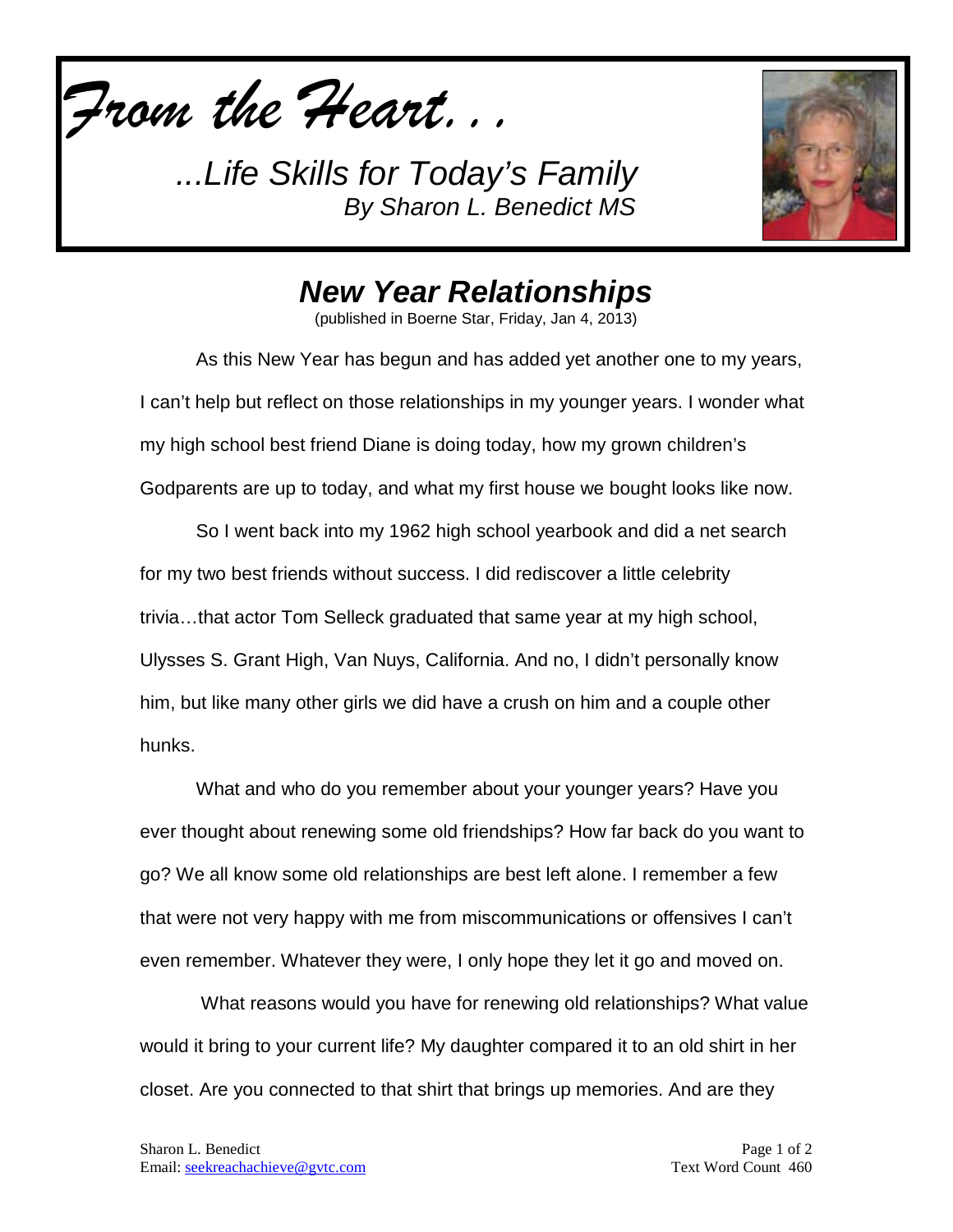memories to hold onto to or to move on from? Has your style and values changed? Possibly, the quality of your current relationships may suffer because you won't let go of the past. Personally, it is important to look at who and why you associate with certain people.

If the new year is supposed to be about reflecting on the past and where you want to go this year, a very important place to start is with your close relationships and how they affect your core values. And how many relationships are superfluous? Are they really essential? Another question is what better role can you play within the relationships you have right now?

Maybe you will find in giving that shirt to someone else you actually let go of the past and bring you both some joy. You will then be able to more freely appreciate what you already have in your current relationships, and the clothes in your closet! So, as you consider my daughter's perspective and questions to ponder, may this New Year bring you closer to your goals and relationships that will make all the difference in your life.

--

*Sharon L. Benedict, is a speaker, author, and weaver, and loving it! She is available for speaking engagements, free-lance writing, and will even weave you a one-of-kind creation, just for you. Sharon also welcomes your questions and comments and can be contacted a[t seekreachachieve@gvtc.com.](mailto:seekreachachieve@gvtc.com) Visit her website at [www.celebratingyourjourney.com.](http://www.celebratingyourjourney.com/)*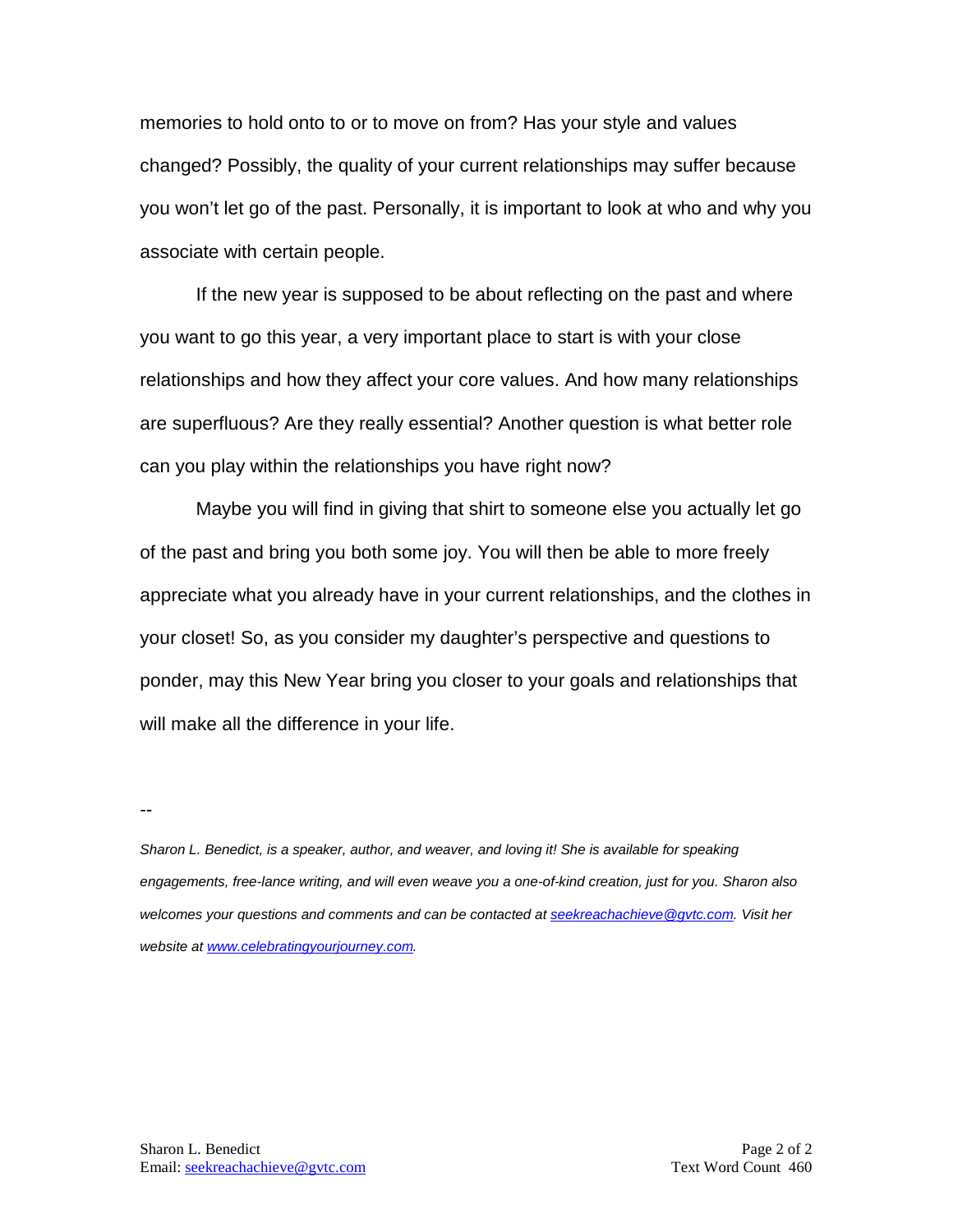*From the Heart...*



*What's Holding Us Together?*

(published in Boerne Star, Friday, Jan 11, 2013)

For many families, they wonder if 2013 will be a number 13 year of more troubling and tragic events, at best, unsettling occurrences. I definitely understand their uncertainties all around us. Yet, what really does hold us together no matter what comes our way?

I asked myself that question this week after receiving a phone call of an accident that has impacted the life of one of my daughters. What do you say to those you love and care for when things go wrong? What holds us together when you have gotten more than just a few of those calls through the years? When the phone rings, how often do we expect the worst rather than good news . . . when bad things have happened through the years over and over again?

Yes, so many good things and even miracles have happened in the midst. But those bad memories seem to carry more weight, at least when another call comes in. Again, my question remains, what holds us together?

I had to dig deep into my emotions and thoughts to unravel the challenge my heart was experiencing. My first thoughts were repeated with "I just don't understand." Yet, if I really dig deeper I will find the "why" for many of them. And when I still don't understand, what keeps me going?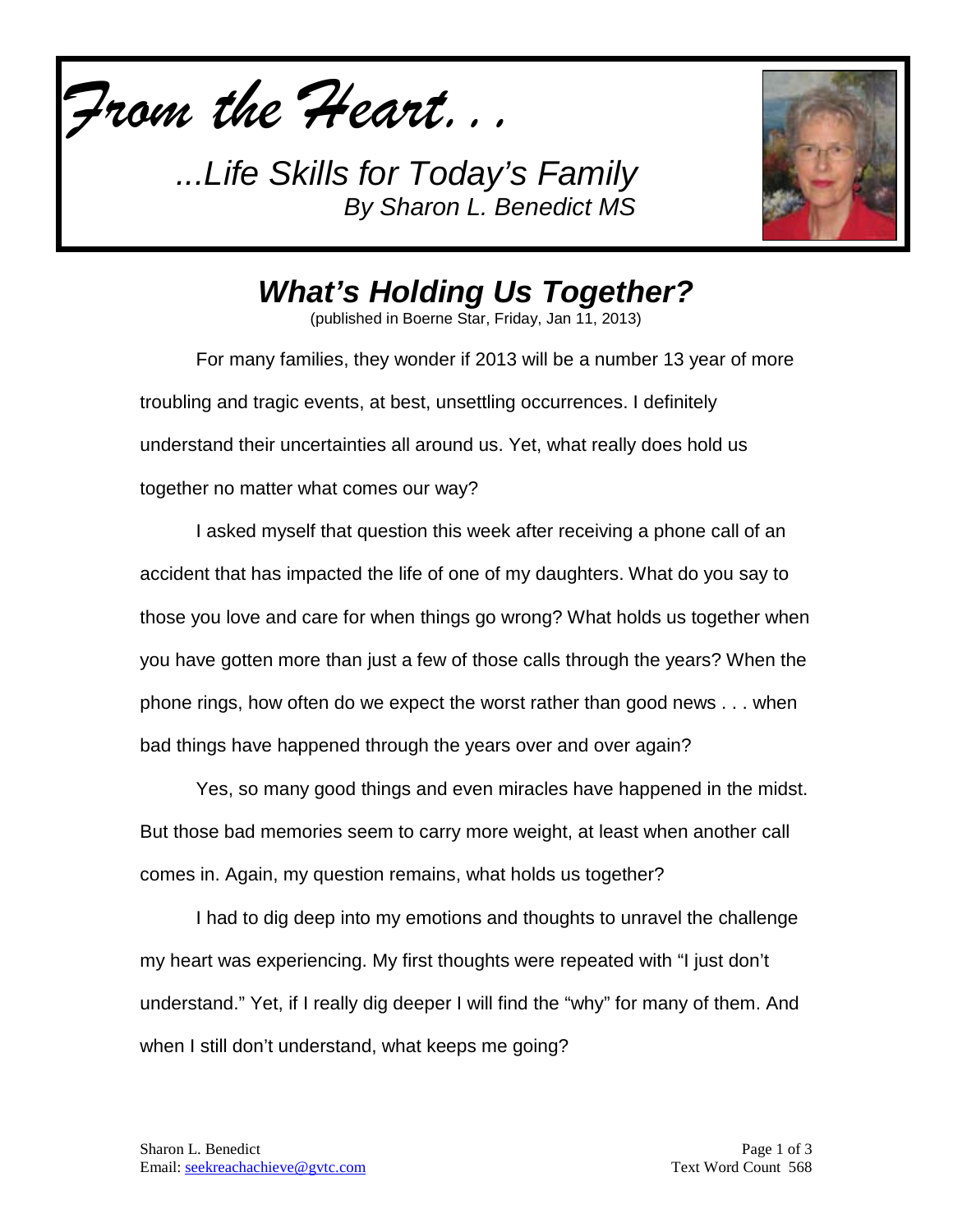I had to look at where I put my confidence about my life and those I love. What values do I have at the core of my being? Aren't those the ones that hold me together? What are my core values that have sustained me through those years . . . believing that everything will be ok?

I have personally experienced many miracles in my life. However, this phone call somehow shook that core for the moment. In that moment I had a choice to make. Do I fall apart or continue to stand on those core values no matter what? Stand not only for myself but also on behalf of those I love.

The first challenge was to realize that I still, being human like everyone else, kept some of my confidence in my circumstances of the good life all around me . . . my house, my husband, my car, my projects, my community. Whatever was familiar and comfortable seemed to be holding me together. . . until this phone call initiated this challenge again.

So, here I am in that choice to make. Do my circumstances good or bad determine my confidence or do I continue to stand in those core values that have sustained me no matter what? In spite of my seemingly unbridled feelings, I choose to hold onto to my core values as they hold me and my family together, no matter what . . . my faith in God to intervene with His goodness and provision in the midst, the gift of family held dear always, the gift to see goodness more than the badness in this world, and to know that time is a friend who will soften the moments so we can see a brighter day tomorrow.

And just so you know, my daughter has declared, no matter what has happened, that this year will be a good  $13<sup>th</sup>$  year!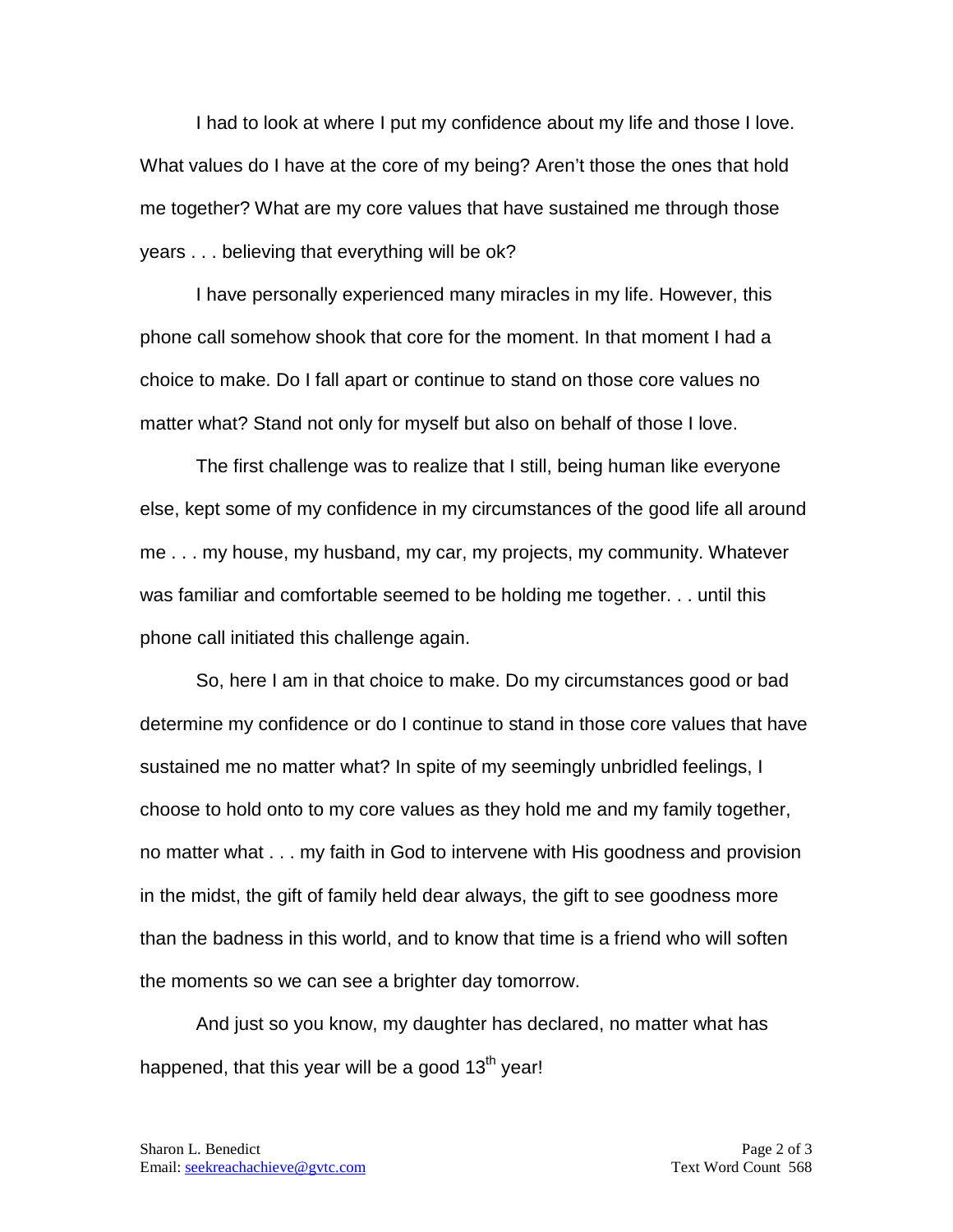*Sharon L. Benedict, is a speaker, author, and weaver, and loving it! She is available for speaking engagements, free-lance writing, and will even weave you a one-of-kind creation, just for you. Sharon also welcomes your questions and comments and can be contacted a[t seekreachachieve@gvtc.com.](mailto:seekreachachieve@gvtc.com) Visit her website at [www.celebratingyourjourney.com.](http://www.celebratingyourjourney.com/)*

--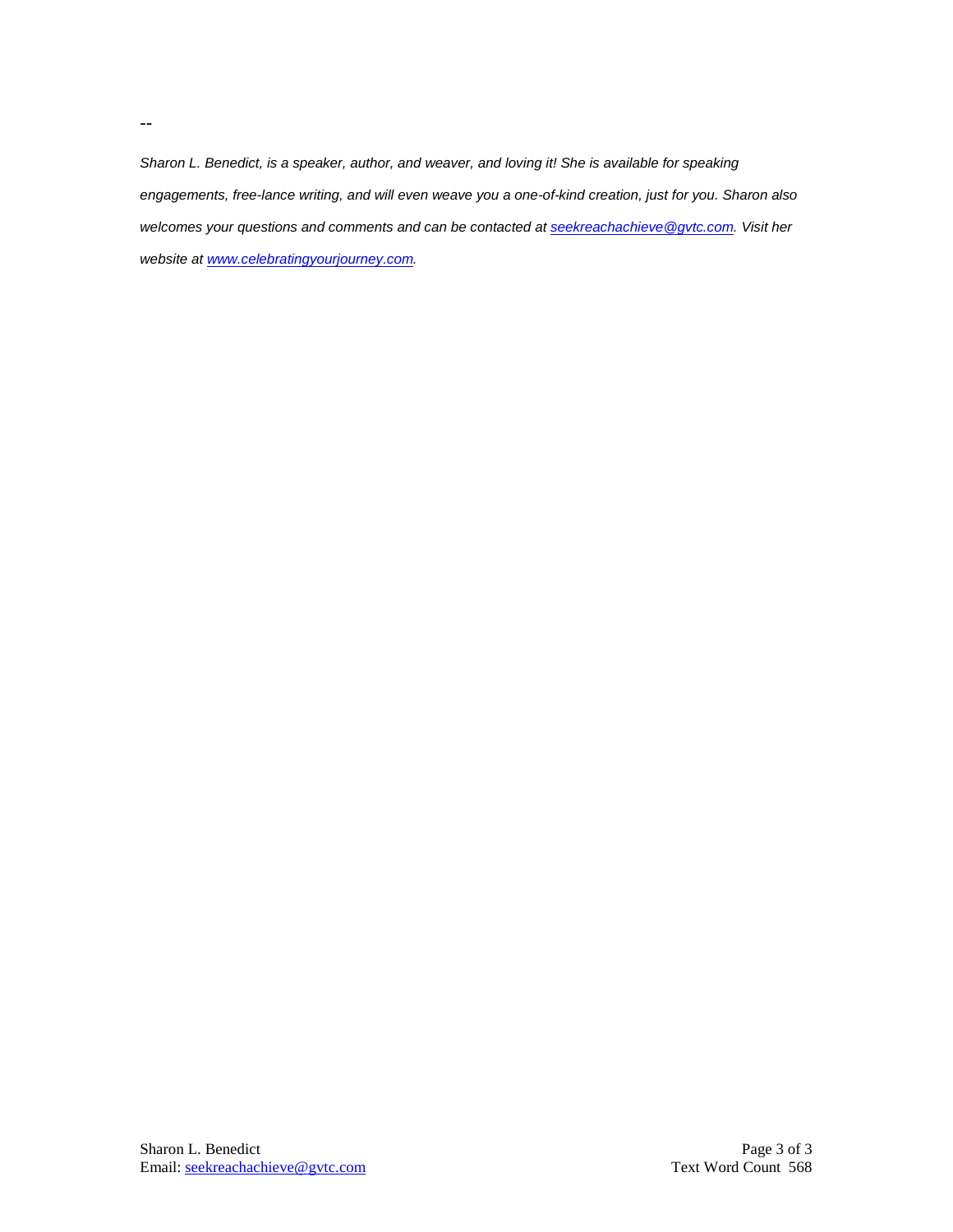*From the Heart...*



*Respect or Rancor for our Reps*

(published in Boerne Star, Friday, Jan 18, 2013)

No matter how hard we may try to do the right thing and have the right attitude, there is always someone at sometime who will be angry about something they think you are doing wrong. Unable to come to some consensus or mutually respectful resolution, you are left with any number of arrows and barbs that won't let go. And perpetually angry people will continue to dig the barbs even deeper.

No matter what you try to do to smooth things over, angry people want to be angry and always seem to find a target. And what an easy target are our community representatives. Anger is a normal emotion we all have. Yet, the way we handle that anger only demonstrates those strengths or weaknesses in our own character. Whatever happened to the motto, "Treat others the way you want to be treated?" And what about this ole idiom? "Never judge a person until you've walked a mile in their shoes."

Relationships are built by respect and destroyed by rancor. And the solid commitment to walk in respect regardless of the rancor surrounding us is a keen testament to those who definitely deserve respect. Whether the anger is predicated on real evidence of wrongdoing or not, we still must make a choice with our response to that anger in all relationships. Keep in mind one of Mark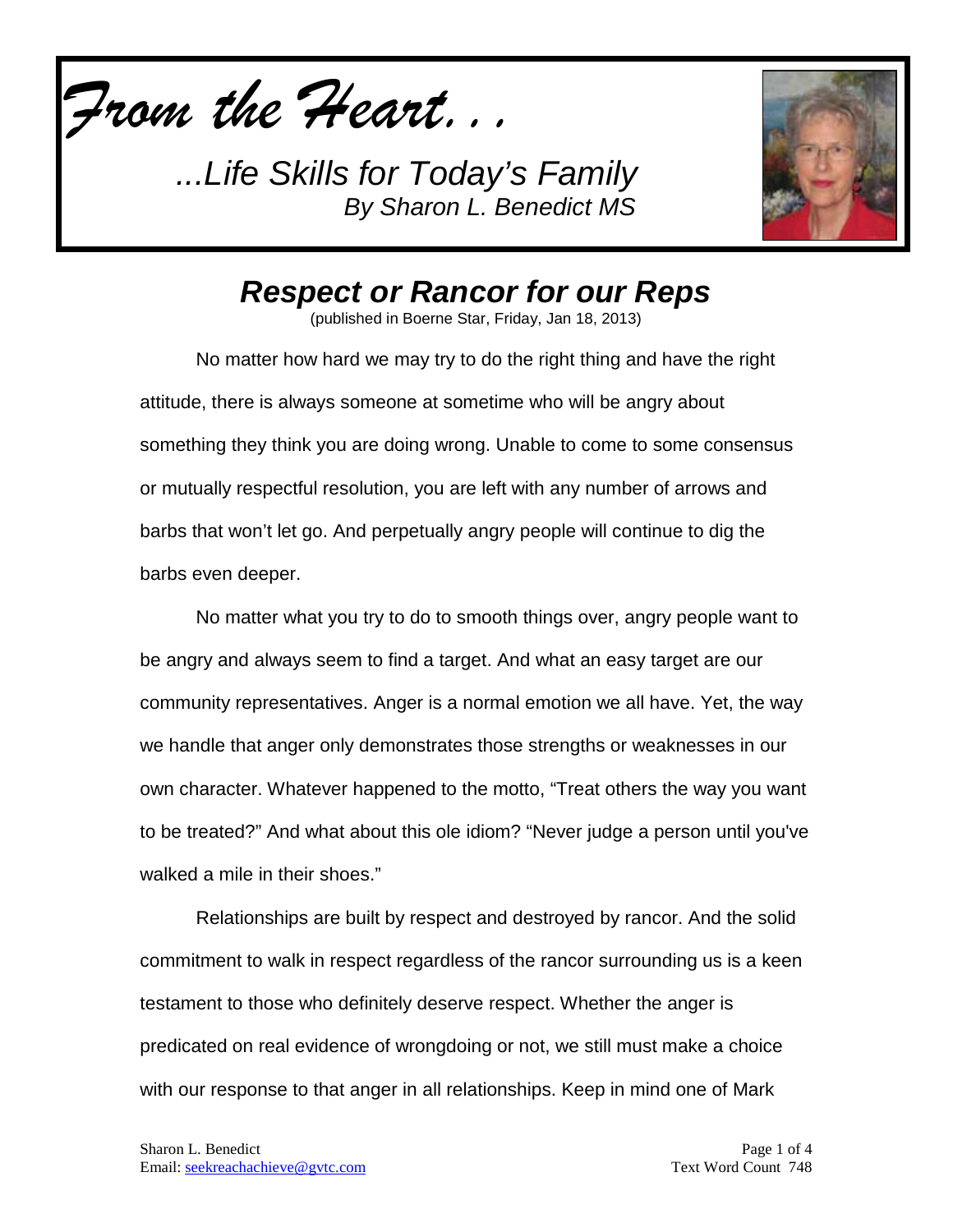Twain's wise quips. "A lie can travel halfway around the world while the truth is putting on its shoes." Sad, but true. Just put "rancor" in place of the word "lie" and it still holds true. So, we all must be on guard against letting the lie or rancor drag us along. Seeking truth alongside respect keeps us comfortably at home in our own shoes or even in those of a persistent angry adversary. Not easy, but the choice is simple.

A most recent example in my community involves the possible annexation of a little over 28 acres on the north end of town and its potential impact on the community, particularly if a truck stop goes on the property. With many city council meetings and a crowd of people in opposition showing up, there were any number of respectful and rancorous voices heard before the council and throughout the community.

Those voices for some consisted of appreciation to the council for seeking citizen opinions and input; and for the council being open to hearing and giving serious consideration to their concerns. Others took a more rancorous tone with accusations without evidence of slipping stuff through and making secret deals for personal financial gain. What is often amazing is our city council representatives and mayor made commitments and were elected to serve our community (along with their families) without any salary. How many of us would step up to sacrifice in that way for the good of the community? And how many of us really have what it takes? I believe few of us do.

For many on both sides of respect and rancor, confusion seems to be the result so far. And ignorance of the sequence of events, process, and the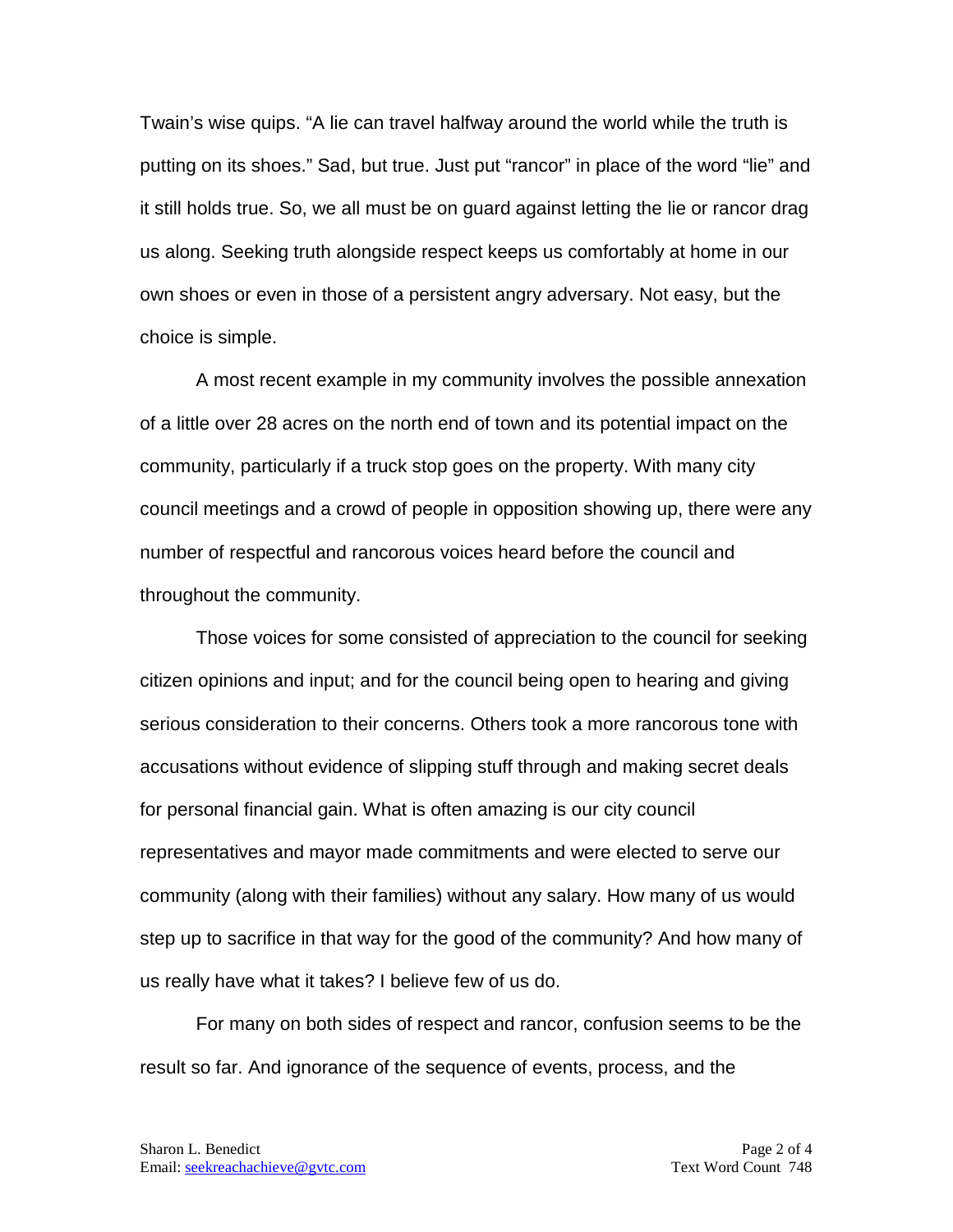council's legal constraints and required procedures fuel the confusion. It takes respect, time, work, and a willing mind to help unravel the confusion together.

The confusion is understandable when rancor, miscommunications, even lies are easily circulated. Remember Mark Twain quip mentioned earlier? What is the solution? Let's keep in mind the other earlier phrases with how we would want to be treated by others and our willingness to walk in their shoes for a mile or two. So, if you decide to look into this issue on behalf of our community, do so with respect for all, working together to seek the best resolution for all concerned.

Here are a few resources to consider. Call your local representative and respectfully ask for the facts and resources to help you understand the process required to make the best decision for our community.

City Council Representatives:

<http://www.ci.boerne.tx.us/index.aspx?NID=77>

Truck Stop articles: [http://www.ksat.com/news/Boerne-residents-oppose](http://www.ksat.com/news/Boerne-residents-oppose-truck-stop/-/478452/18060234/-/14hluo0/-/index.html)[truck-stop/-/478452/18060234/-/14hluo0/-/index.html](http://www.ksat.com/news/Boerne-residents-oppose-truck-stop/-/478452/18060234/-/14hluo0/-/index.html)

[http://www.mysanantonio.com/news/local\\_news/article/Truck-stop-foes](http://www.mysanantonio.com/news/local_news/article/Truck-stop-foes-warn-of-changes-to-lifestyle-4191097.php)[warn-of-changes-to-lifestyle-4191097.php](http://www.mysanantonio.com/news/local_news/article/Truck-stop-foes-warn-of-changes-to-lifestyle-4191097.php)

Group opposing truck stop: <http://www.stoptruckstop.com/> (this group has a petition. Before you sign any petition, do your homework, talk with your representatives, and listen respectfully in order to make an informed decision.)

Next Boerne City Council Meeting: Tuesday, January 22, 2013, 6:00 pm, Municipal Court Offices, 124 Old San Antonio Road.

--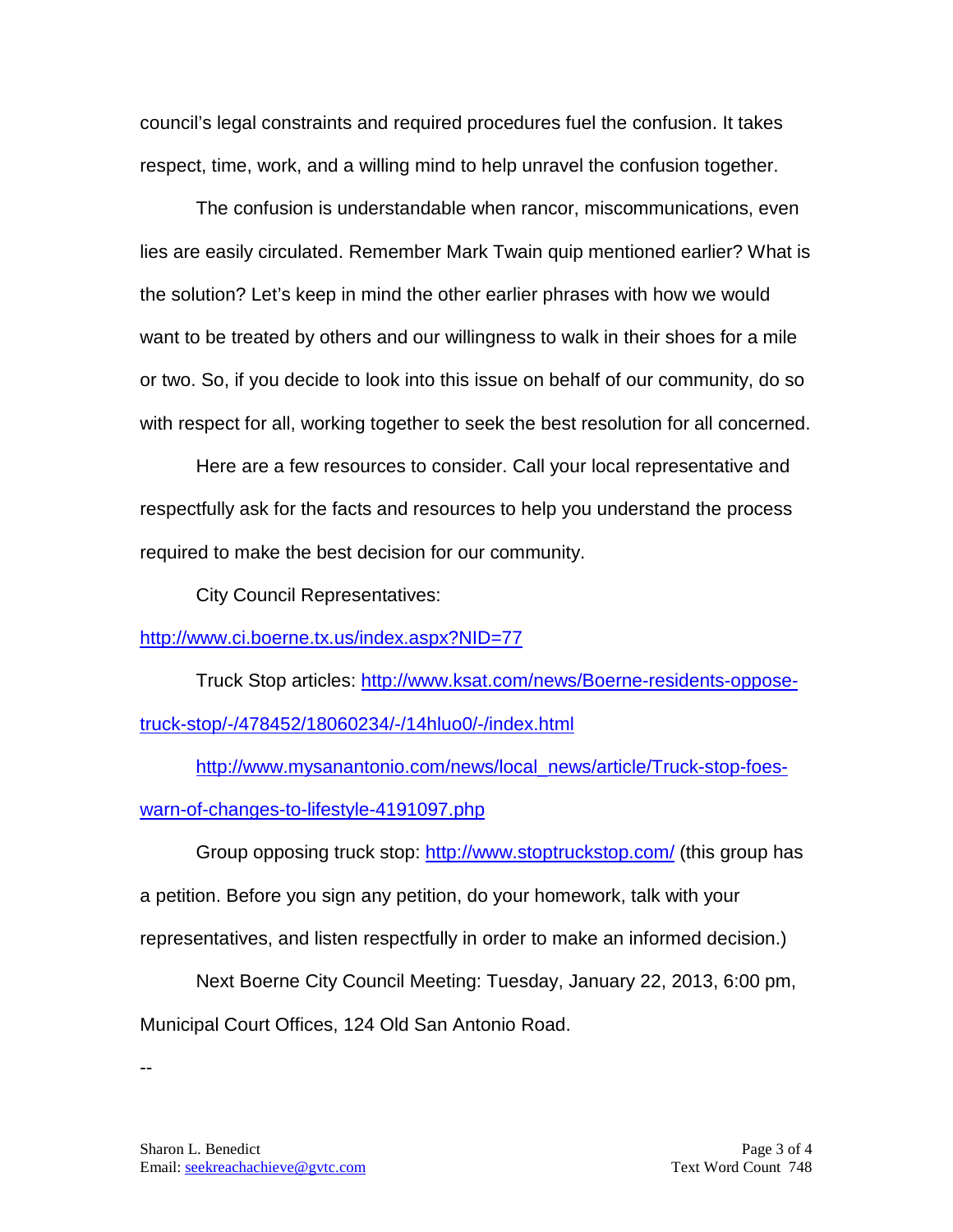*Sharon L. Benedict, is a speaker, author, and weaver, and loving it! She is available for speaking engagements, free-lance writing, and will even weave you a one-of-kind creation, just for you. Sharon also welcomes your questions and comments and can be contacted a[t seekreachachieve@gvtc.com.](mailto:seekreachachieve@gvtc.com) Visit her website at [www.celebratingyourjourney.com.](http://www.celebratingyourjourney.com/)*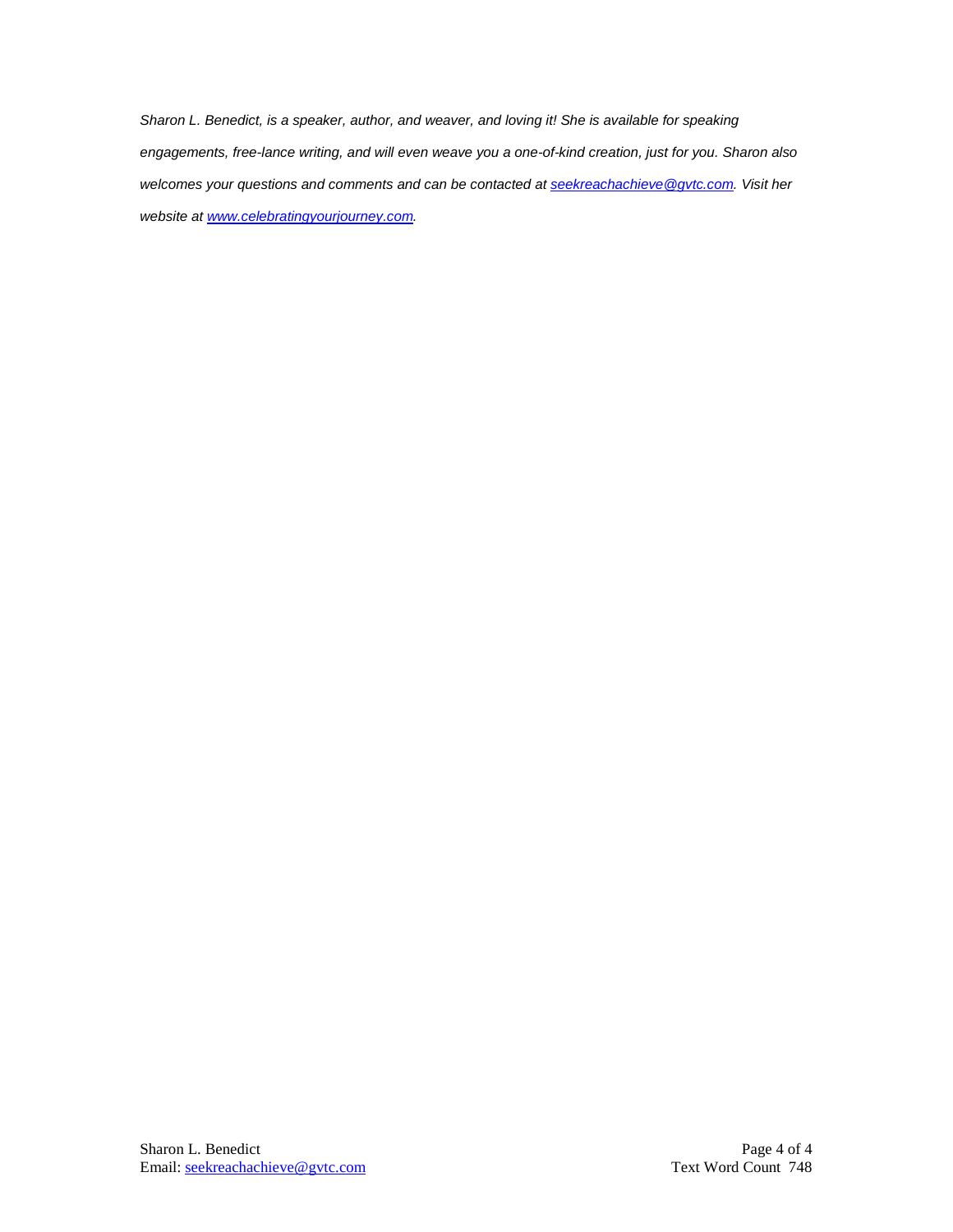*From the Heart...*



## *Do You Know Your Neighbor?*

(published in Boerne Star, Friday, Jan 25, 2013)

In our hectic daily lives between work, school, church, volunteer activities, family responsibilities, and the many other things on our "to do" list each week, how many of you have connected with your neighbors? Do you really know your neighbors on either side of your abode and across the street? How many years have you lived in your neighborhood without making those neighborly face-toface connections?

According to Aaron Smith, Research Specialist, Pew Internet survey

report, June 9, 2010, *Neighbors Online*

[\(http://pewinternet.org/~/media//Files/Reports/2010/PIP-Neighbors-Online.pdf\)](http://pewinternet.org/~/media/Files/Reports/2010/PIP-Neighbors-Online.pdf)*,* 

"Americans use a range of approaches to keep informed about what is happening in their communities and online activities have been added to the mix. Face-to-face encounters and phone calls remain the most frequent methods of interaction with neighbors. At the same time, internet tools are gaining ground in community-oriented communications."

This survey report asked about online connections to communities and neighbors and found in the twelve months preceding the survey: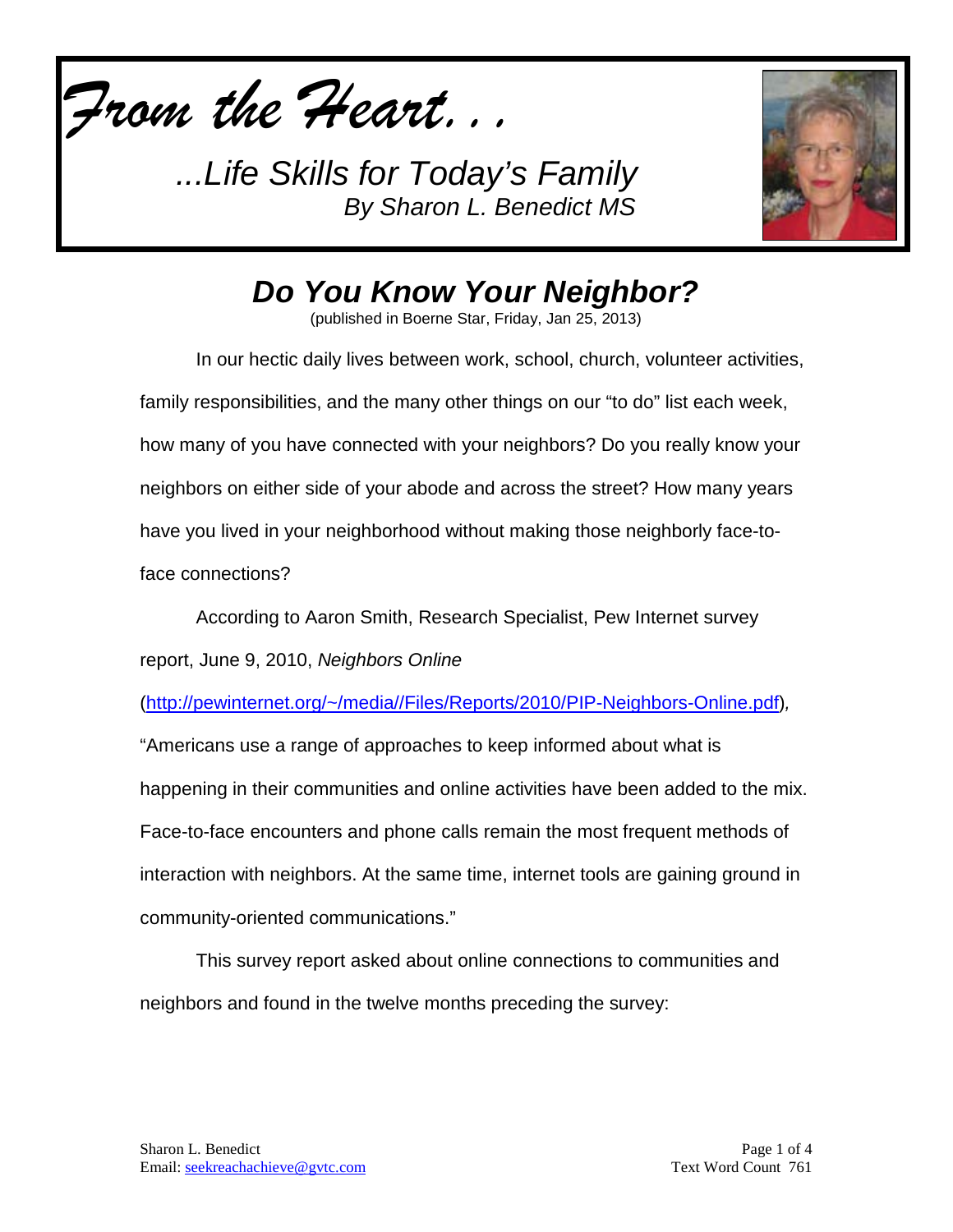- 22% of all adults (representing 28% of internet users) signed up to receive alerts about local issues (such as traffic, school events, weather warnings or crime alerts) via email or text messaging.
- 20% of all adults (27% of internet users) used digital tools to talk to their neighbors and keep informed about community issues.

Overall, physical personal encounters remain the primary way people stay informed about community issues. In the twelve months preceding this survey:

- 46% of Americans talked face-to-face with neighbors about community issues
- 21% discussed community issues over the telephone
- 11% read a blog dealing with community issues
- 9% exchanged emails with neighbors about community issues and 5% say they belong to a community email listserv
- 4% communicated with neighbors by text messaging on cell phones
- 4% joined a social network site group connected to community issues
- 2% followed neighbors using Twitter

These findings come from a national telephone survey among 2,258 Americans.

As you can see from these stats, only about 46% have actual face-to-face conversations with their neighbors. Much of the remaining encounters involve technology, whether by phone, email, online blogs and social networks. Yet, these remaining methods of connecting are still more distant than actually coming out of our caves to say hello face-to-face.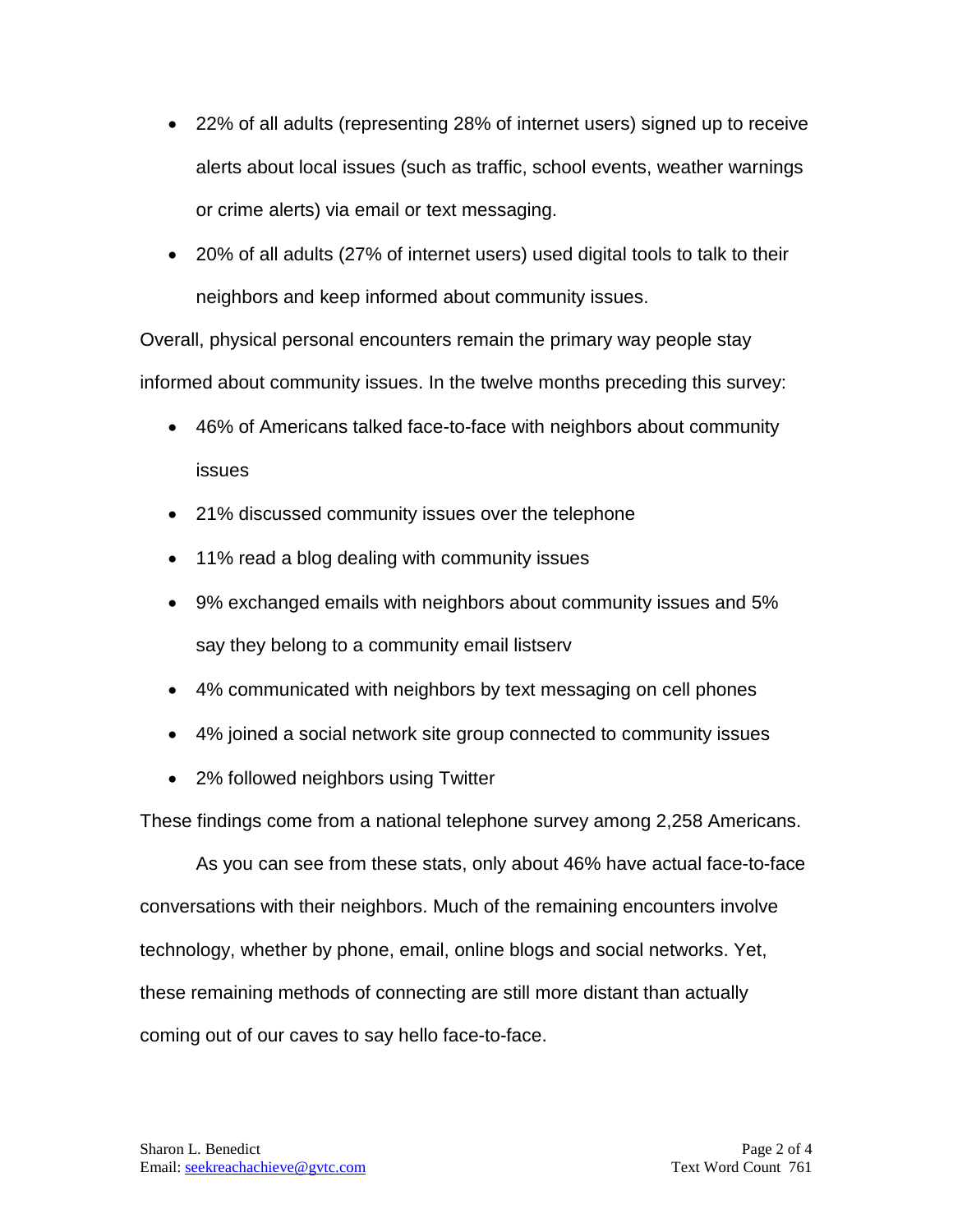Yes, all our lives are very busy. How do we find a way to not just know who our neighbors are but also ways to help each other when the opportunity presents itself? For many, that opportunity often arises from some difficult or tragic event affecting one's neighbor or neighborhood.

How do we find ways before some problem or tragic event happens? Here are some possibilities. However, it means that somewhere in your busy life you may need to say goodbye to some other activity or routine you do as you come and go from your home.

- When you drive into your neighborhood, don't rush by; say hello to that neighbor in their yard. Introduce yourself. Get to know them.
- On an evening or weekend, don't hide in your house or backyard; be out front working on your car, lawn mowing, or just sitting on your front porch swing sipping some lemonade on a spring or summer day or hot chocolate on one of those cooler days.
- Go for a walk in your neighborhood in early evening and weekend. You will be surprised at how many neighbors you meet, greet, and get to know.
- When you say hello and start to get to know each other, exchange phone numbers/emails. Be sure to not to give it away to anyone else without their permission. And don't abuse the privilege of having each other emails with all kinds of spam.
- Learn their interests as they learn about yours. Whatever the interest, such as golfing, bird watching, whatever it is, invite them to go along.